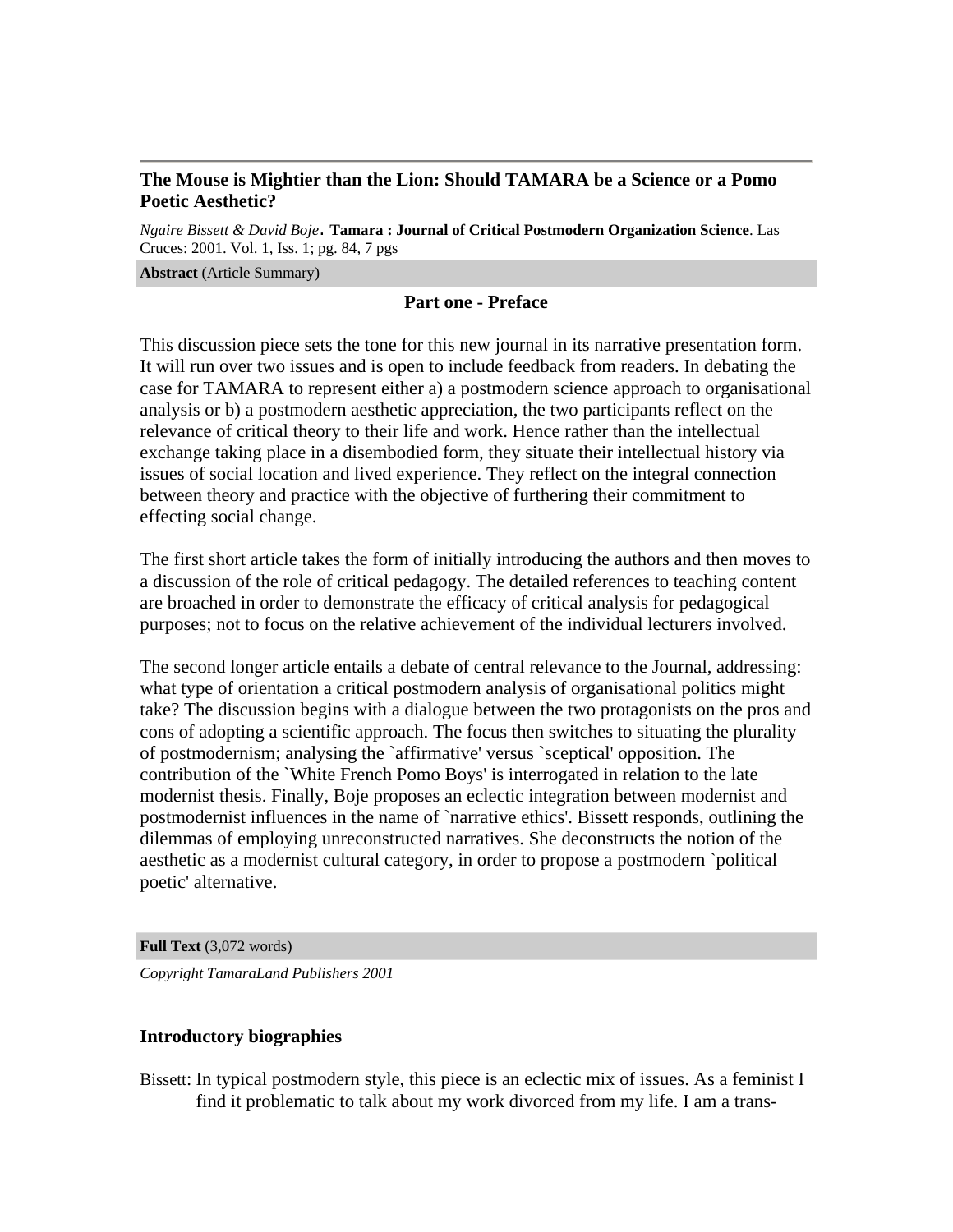disciplinary trained social and political theorist (as a critical postmodernist I avoid the label social scientist) who has studied and taught in a range of countries (e.g. Britain, South Africa, New Zealand and Australia). My Ph.D. was a `big picture' analysis exploring the transition from modernism to postmodernism. I critiqued what I saw as a premature celebration of the 'death' of scientific rationalism and attempted to demonstrate how, as a hegemonic meaning system, it still dominates our daily existence. I drew connections between the production of knowledge, power processes and social relations through reference to a number of research accounts.

- Boje: When I did my dissertation, news of the postmodern had not yet reached the University of Illinois. My Ph.D. training was in phenomenology (my mentor Lou Pondy was into it and so was I), and trying to articulate social definitionism (a term by Ritzer that did not catch on once social construction became the fashion), while getting all that behavioral leadership, lab study, and structural functionalist science from the rest of the faculty. Postmodernism became my passion in the early 1990s, at first affirmative, and now like you, more into critical postmodernism (labels do oppress).
- Bissett: Integrating feminist cultural analysis with a sociology of knowledge perspective, I chose two specific areas in the thesis to substantiate my claims. Examining the politics of the body vis-a-vis representations of gender in everyday life, and post-Fordist workplace change depictions, I ascertained that both theory and practice were still enacted in the shadow of rationalism. I concluded by deliberating on a range of feminist poststructuralist approaches that attempt to move beyond rationality.
- Boje: I too examine the relationship of post Fordist and poststructuralism/postmodern theory and practice. I seem more interested in depictions of workers than gender issues, but I like the feminist perspective very much. In terms of critical postmodernism, my current interest is to link Marxism and postmodernism in a cri tique of global sweatshop work that is the fashion of the transnational corporate scene. In my view post Fordist or postindustrial capitalism oppresses half (some say 3/5ths) of the world's population in sweat work. And, when I look at the apparel industry, this is 80% female sweat-labor.
- Bissett: The sweatshop industry is a prime example of the persisting/interconnecting themes of race, gender and class exploitation and domination; providing an impetus to more effectively theorise links between materialist and postmodern explanatory potential. It appears that your passionate empathy, directly orientated to changing people's lives through empirical research, is partly related to your more recent radical intellectual training. My journey has taken a somewhat different route. As a late-start student my introduction to tertiary education began with exposure to Marxism.

Bissett: Reading Marx's structuralist deliberations on the systemic issues of class and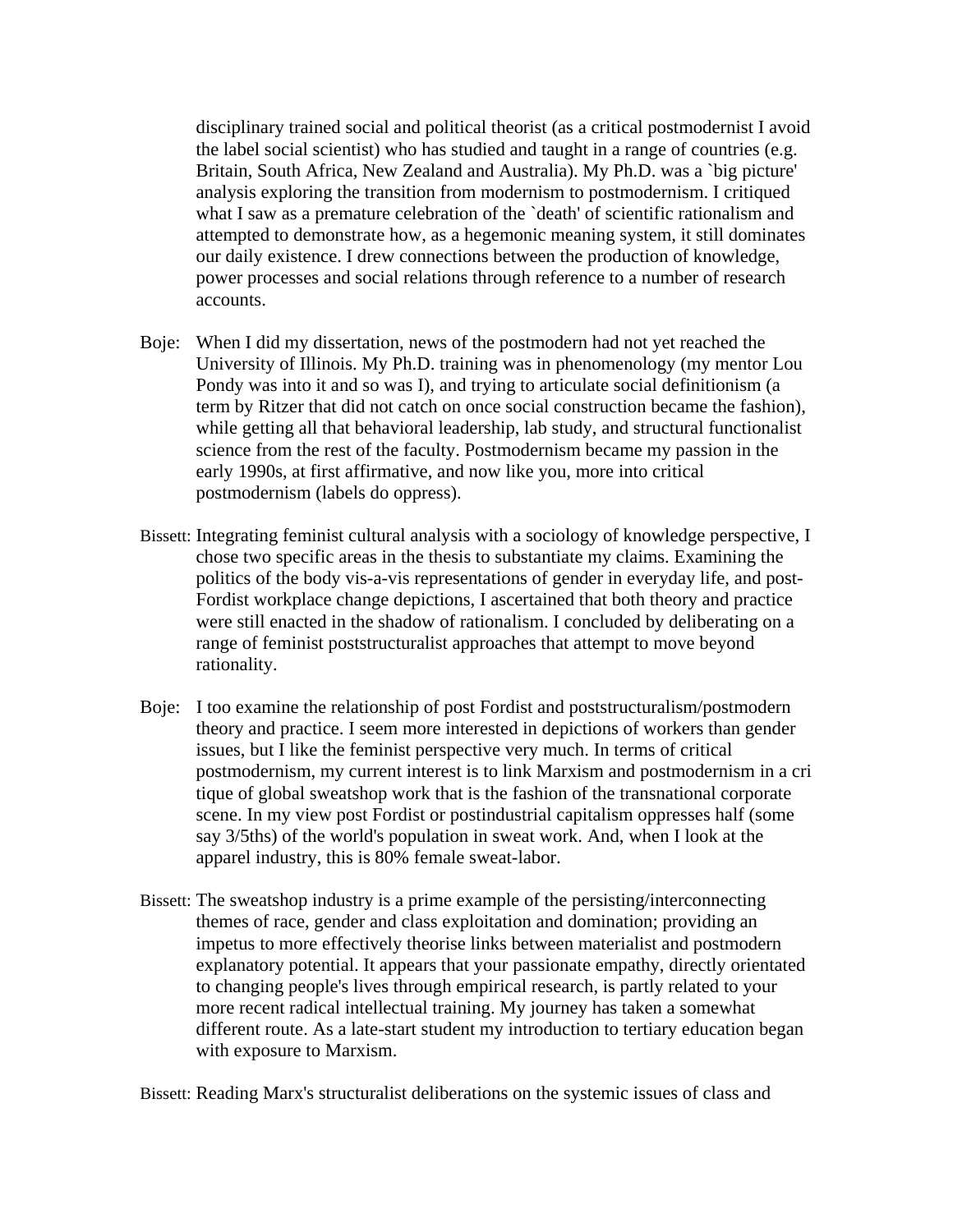society had the dramatic effect of liberated me personally from the oppression I had learned to internalise. It was apparent to me that his complex portrayals of the middle-class world of capitalism reflected the intimate knowledge of a culture he understood first-hand. However his deliberations on working-class life (in the humanist body of his work) struck me, as a woman of working-class origins, as overwhelmingly romantic. Reflecting on my lived experience in such a community, it seemed that what was lacking was an understanding of this class as a cultural phenomenon, not just an economic one. Thus from the early 1980s I became aware of the `crisis of representation' in relation to positionality. This led to a lifelong preoccupation with reflexive praxis issues, which eventuated in my undertaking an exegesis type thesis. This journey became an extremely timeconsuming process such that, while more savvy fellow candidates chose instrumental topics to speedily `gain the necessary ticket', somehow my identity politics drove me to continue with the more exploratory venture.

Boje: Truth be told I did an empiricist structural functionalist dissertation on centrality in interorganizational networks. I got the quick ticket out rather than doing the painful work of diving into narrative/story analysis from a phenomenological perspective. My long journey was to convert myself from structural functionalist socialization to turning now to dismantle it using critical postmodern science.

### **Critical pedagogical praxis**

- Bissett: I have presented such a detailed description of my Ph.D. (a topic I avoid in traditional management forums) because, while its subject matter may appear esoteric to many, it has direct application to my everyday teaching. Since it serves as an endless practical resource I believe it is testament to the value of critical reflective theorising. In terms of its reception over the last few years that I have been teaching full-time in business schools, I have found that students, after initial reservation, respond very positively to critical analysis when it is linked to the posing of more positive alternatives and the building of skills. I stress the latter because, as `postmodern citizens', they exhibit a degree of cynicism which I attempt to overcome by structuring assessment activities that require their engagement. Student feedback indicates they find significant application in relation to their lived experience of both organisations and society at large. They tend to use rich metaphors to describe the transformation process they undergo in developing critical reflective awareness and skills (e.g. reinterpreting everyday experience with `new eyes'; learning a new stroke that enabled her to swim in deep waters; generating a `third' organisational eye).
- Boje: My teaching scores soared when I taught non-critical storytelling and joined in the search for quality and customer service; I earned racks of teacher of the year trophies. As I turned to Nietzsche and Marx and assigned students chapters from Braverman, the scores fell to the bottom of the college. I have bounced back, and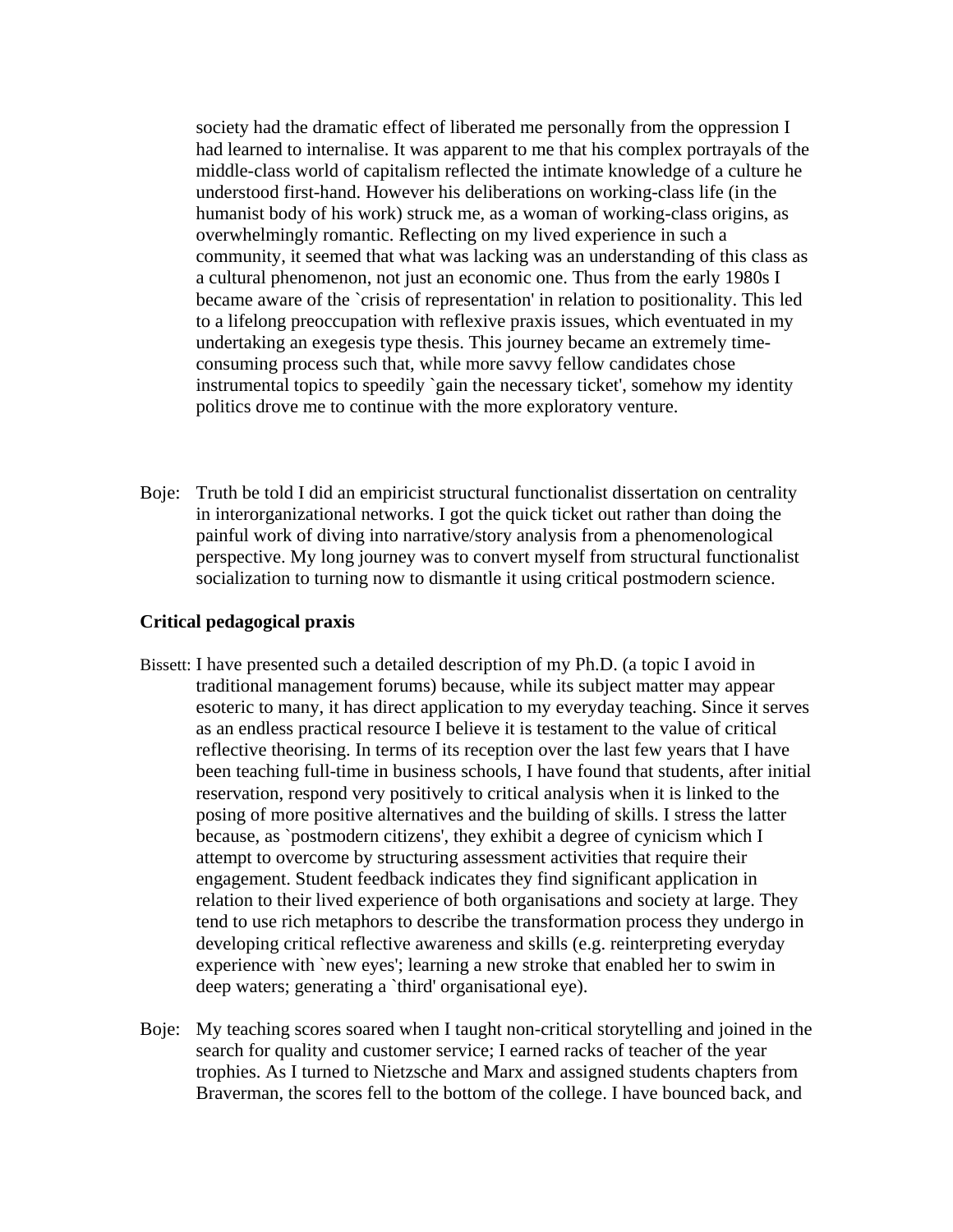student evaluations are once again hitting the high marks, but this time I am helping them become (critical) `postmodern citizens,' as you put it. My metaphors have to do with students' participation in the Age of over-consumption, media-fed ideals of happiness through consumption, and the idiocy of motivation theories that ignore sex, greed, power and surveillance.

- Bissett: The critical pedagogic line I take is facilitated by the Australian University scene which, despite the hegemony of economic rationalism, still allows considerable academic discretion. For example in an Organisational culture and politics course I teach (comprised of school leavers and mature part-time students), I utilise innovative texts like Knights & Willmott's (1999) Management Lives. These authors make use of literary novels to build complex organisational characterisations pertaining to issues of power and identity. As part of their assessment activities, students form small groups to research their organisation applying an ethnographic framework. Focusing on the everyday `informal' processes of work-as-culture enables them to make sense of and name their experience of complex, contradictory daily interactions. They learn to deconstruct `formal' rationalist managerial discourses and disembod ied imagery.
- Boje: In New Mexico we have two hegemonies: what you call economic rationalism (as spoken by Rush Limbaugh) and religious fundamentalism (for example, Dr. Laura). For many, critical postmodern science offends both the Rush and Laura types. When Steve Best gave a lecture at my College in an organization theory class, I got hate mail for four months. He told them "forget religion, instead of service, go for a walk in the desert and find some real spiritual teaching" and if you are serious about ethics "become a vegetarian." In one breath he offended the sensibilities of the meat-eating economists and the religious right. My own teaching about Nike, has caused such a furor, that I have been asked by administrators, not to mention that four-letter word in my classroom. Then there is my class in qualitative research methods. You have to realize that, like most Ph.D. training, our students take a half a dozen statistics and quantitative researchfocused seminars and only one qualitative course. Too many heads come in with an attitude about the "rigor, objectivity, and true-science" of quantitative and the "subjectivity, bias, and non-sense" of anything qualitative.
- Bissett: My students initially also express such concerns having undergone training in traditional quantitative, stimulus-response, scientific methodology. However since the literature and teaching forums are framed to stimulate open debate, linking epistemological and ontological issues to organisational praxis, students begin to open their minds to alternative ways of knowing/being. The crucial turning point, to my mind, comes from this opportunity to participate in imagining a different kind of organisation. Since a lifetime of educational training, that emphasises descriptive, prescriptive and rote learning principles, leaves the students illequipped to begin this process of foresight, they require a taught skeletal structure to facilitate and stimulate their own creative exploratory potential. Ethnography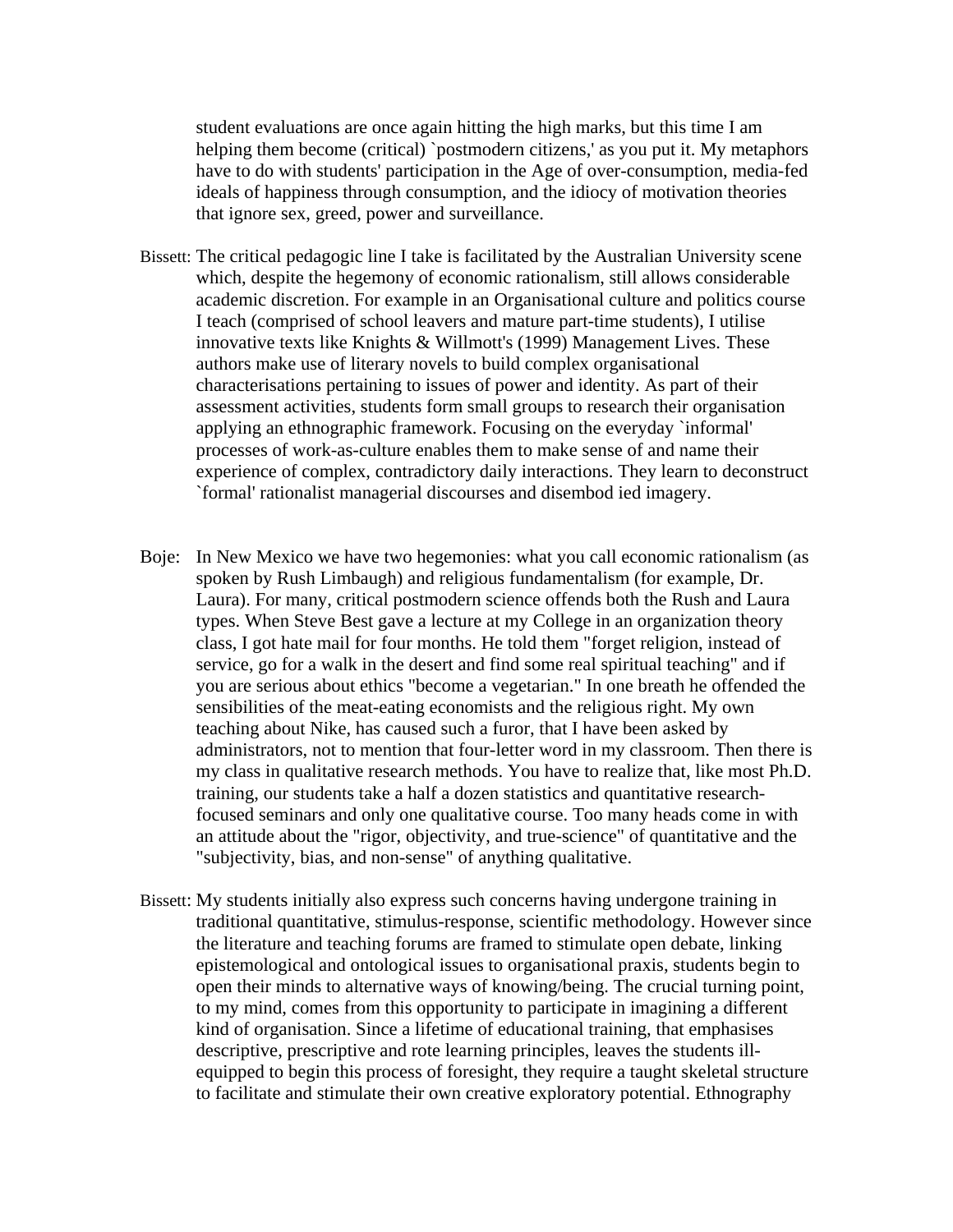serves this purpose allowing students to acquire reflective capacities and practices. As a modus operandi it enables them to learn: how to learn differently; to conduct embodied meaningful research; and to become more appreciative managers. Exploring repressed differance is the set focus, which is related to the `embedded ethical', accountability aspects of the ethnographic perspective (they are expected to attempt such practice in their research endeavour). The overall pedagogical intention is to provide a context that allows them to consider possibilities for developing meaningful consultative management processes.

- Boje: Not only ethnography, but for me, critical postmodernist science is a way to become reflective, on our complicity in the production and consumption system. I am not interested in developing appreciative managers. There is too much "appreciative inquiry" already. I would rather develop "unappreciative inquiry" and critical managers. My hope is that they will rediscover in reading Adam Smith, his conviction that economics without ethics is pure exploitation.
- Bissett: You may be interested therefore in Kevin Tribe's (1999) reconstruction of Adam Smith as a theorist of civilisation and human conduct. I understand your purpose however I prefer to use the limited reading space available to cover more dynamic contemporary critically orientated literature. I also have reservations with the orientation of such work. It is no coincidence that Milton Friedman had a particular predilection for Smith's Wealth of Nations; fur thermore Sayer & Walker (1992) claim that Smith preceded Taylor in developing a theory of fragmentation (in relation to the division of labour). I am also wary of the modernist `logic of ethical life'. Derrida's deconstruction reveals it to be aporetic rather than dialectical: `not a logic of redemption but a logic of repression' (Durst 2000:681). Modernist approaches to `ethics', like the modernist reference to `appreciation', restrict such concerns to the metaphysical terrain; hiving-off the latter to the elitist high-arts domain, whilst confining the former to philosophical or religious considerations, thereby leaving the economic field unfettered by such `politics'.

`Teaching management by appreciation' is a more mundane phrase I employ to identify the critical ingredient lacking in organisational life: understanding. For all the attention to science, information, strategy, planning, decision-making, visions, motivations etc, etc, the supremacy of `Witch Doctor' managerialism ensures managers fail to appreciate the intricate environment they inhabit (see Mickelthwait & Wooldridge 1997; Introna 1997; Alvesson & Willmott 1996). In turn (prior to exposure to more critical representations) management students depict phantasmic work environments that only exist as textbook created realities. A critical evaluation of the gap between rhetoric and reality turns `appreciation' also into an operative term as their studies reveal the politics of domination intrinsic to capitalist structures.

Despite my forceful introduction here, the course is not structured didactically. I encourage them to take their own line and to experiment in the manner in which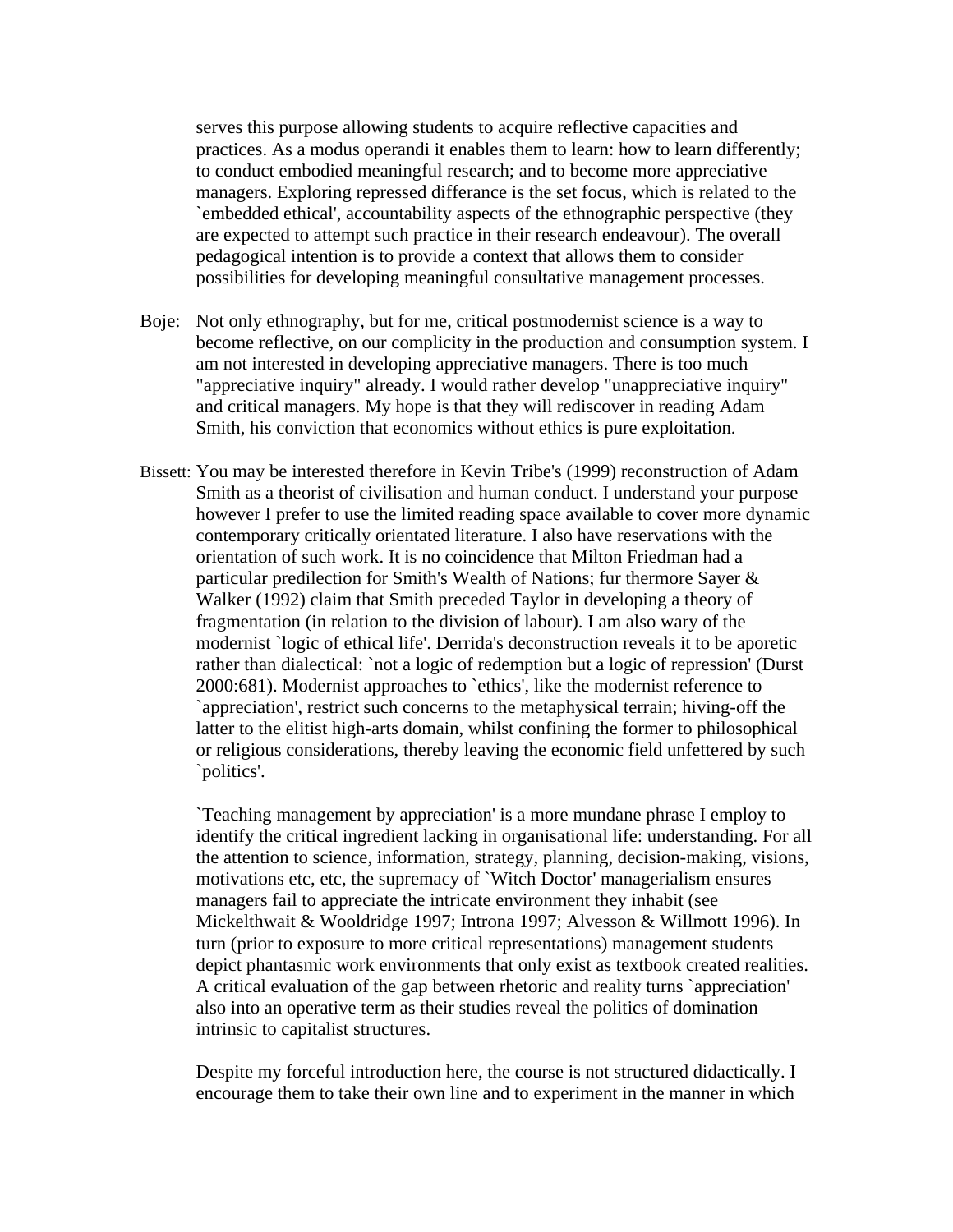they present their material. They have scope to use multimedia sources, reflect on novels, film, TV, etc. Initially they are reluctant to be innovative and complain about not being given the basic prescriptive 10 point plan. However, after a period of intensive support and exposure to particularly innovative guest lecturers, the desired liberating outcomes eventuate. One guest presentation involves a Ph.D. candidate presenting her research of a group of individuals who have faced a number of organisational restructures and downsizing. Her performance takes the form of a dynamic multimedia presentation where artwork, produced by the respondents, is imaged along with a running commentary by these individuals documenting the pain and sense of loss they experienced. The presenter concludes by reading a poem and singing a song, reflecting her response to the whole process.

- Boje: Critical pedagogy is extremely important. And, I agree that creativity is a good way to cut through the resistance. For example, I encourage students to find film clips that express critical and postmodern conditions. Last Tuesday, a group used the Drew Barrymore speech in the movie "Ever After" as a way to teach motivation theory. In this scene, Drew confronts a nobleman, with her demand to turn loose a servant, who is being carried on a horse-drawn cart to her doom. The noble turns loose the servant, but Drew confronts him about how he was totally unaware of the plight of the others, the peasants and thieves in the cart. The noble protests that they are not servants and are responsible for their crimes. Drew counters that it is the nobles that set up the conditions of (non) employment and starvation that leave peasants no recourse but to steal. It's a wondrous moment in which MBA students see what Marx means by political economy. Their song for the evening was 9 to 5.
- Bissett: There's no doubt that introducing such narrative scenarios can serve as a powerful catalyst to facilitate reading-against-the-grain of capitalism.

Another course I run `Organisational Analysis' for postgraduate middle manage ment HRM and IR practitioners exposes them to a range of theorised empirical studies (mainly neo-labour process theory) of contemporary workplace change/relations. The fads and fashions of management, that the students all directly experience, are critically interrogated and possible alternatives, premised on applying postmodernist ideas that cater to diversity, considered. I also teach a fundamental management knowledge course `Organisations: perspectives of theory and experience' to senior management DBA candidates (a professional doctorate involving course work and research, paralleling US practice). An array of frames of reference from positivism to feminist postmodernism are contemplated through the prism of critical organisation theory and situated in relation to the historically changing depictions of management.

While the latter small group courses are more conventional in their programming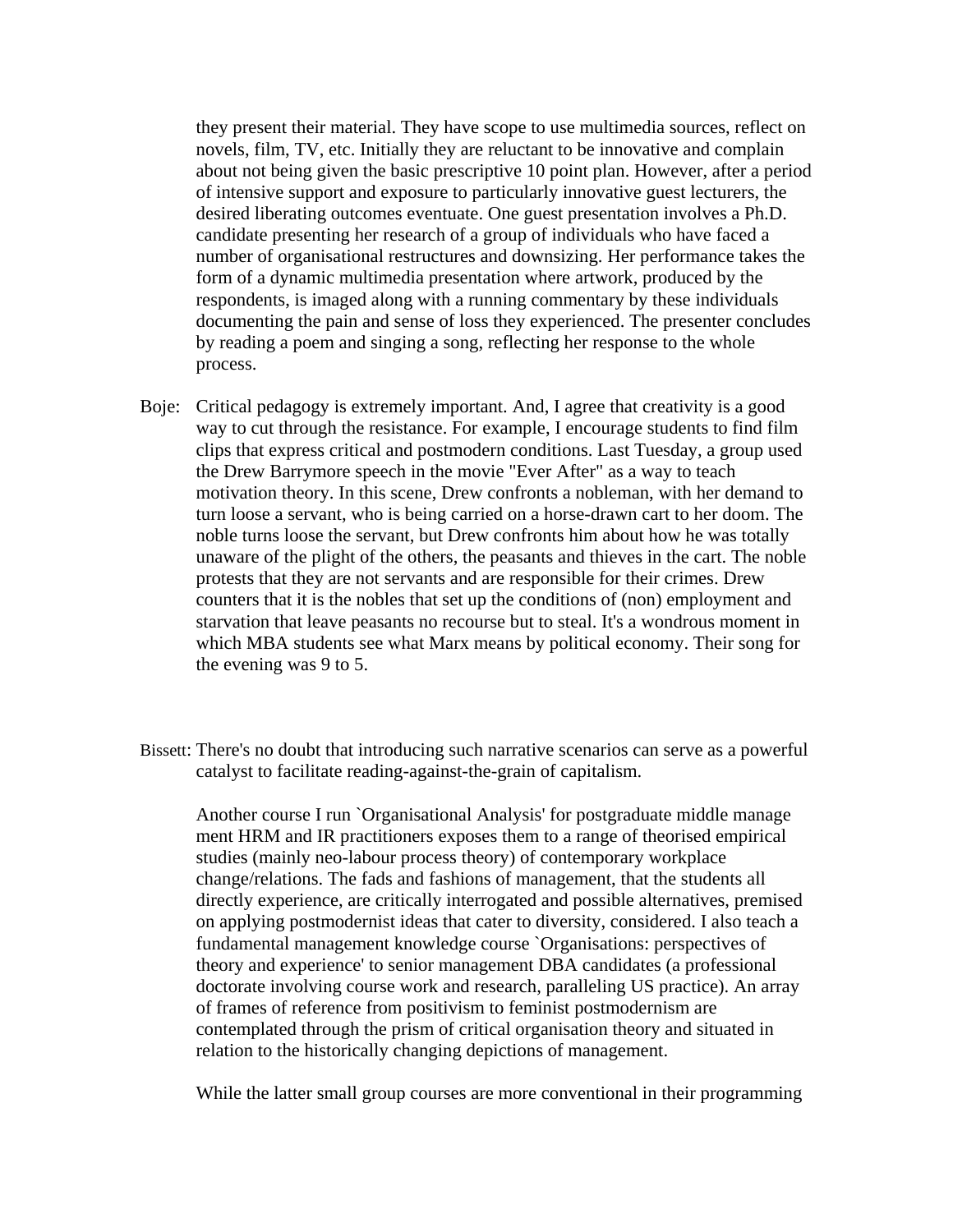compared to the large undergraduate group infrastructure, the nature of the critical material addressed and the intensive face-to-face discussion forums achieve parallel positive outcomes. For example, senior execs report being viewed with new respect by their CEO in meetings after rejecting the traditional knee-jerk reaction to everyday organisational problems (invariably diagnosed as mere `technical' failures) in favour of spending time deliberating on the substance (usually `social' issues) of the dilemmas faced. This significant shift in mindset (beyond instrumentalism) validates the relevance of critical analysis to practising managers, at the same time as it offers the potential for instigating more consultative type processes.

- Boje: You and I have much in common. I include labor process theory in my MBA teaching and in my Ph.D. qualitative methods class I cover the differences between social construction, critical theory, poststructuralism, and postmodernism. One of the more moving classes involved the use of Augusto Boal's Theater of the Oppressed exercises. I loaned the students a tape Dale Fitzgibbons sent me and gave them a lecture on modern and postmodern theatrics. They put together some exercises on Theater of the Oppressed that graduates still talk about today. I took the show to the Academy last year and worked with Simon Malbogat of Toronto's Mixed Company. In the Organizational Development and Change division, we cleared out the chairs, and Simon went to work on the audience. He came with a dozen masks that he believes corporate actors wear at work. The group theatric events let us see new possibilities for organization change, a change to look at corporate spectacle using audienceinvolved theatrics.
- Bissett: I agree that the power of participation can be profound. The impact of the performative lecturer I referred to earlier is such that previously resistant students find themselves extremely moved by the sensual experience of being sung to, and read evocative poems. The sense of release is tangible and from that point on the course takes a different direction with students becoming much more comfortable to be open and intimate in their discussions with each other. Even an archmanagerialist in one class, who decried his capacity for such creativity, ended up proudly producing a combined-effort poem. This particular group performed an inspiring and informative role-play of selections from taped interviews where each individual re-enacted a specific role - employee, middle manager and senior manager - in dialogue with the fourth member, posing as an interviewer.

However while I feel privileged to be able to teach the issues I am passionate about, there are stresses and strains associated with critical pedagogy. The major drawback relates to the intensity of work output. Teaching conceptual and critical analysis skills to students largely trained to rote-learn adds a variety of editing and tutoring roles to the job. There is also the `fear of freedom' reservations to contend with and their initial resentment of being made to `think for themselves'. While as employees they are prepared to perform Herculean tasks when nominated by senior management, initial requests for course engagement are actively resisted.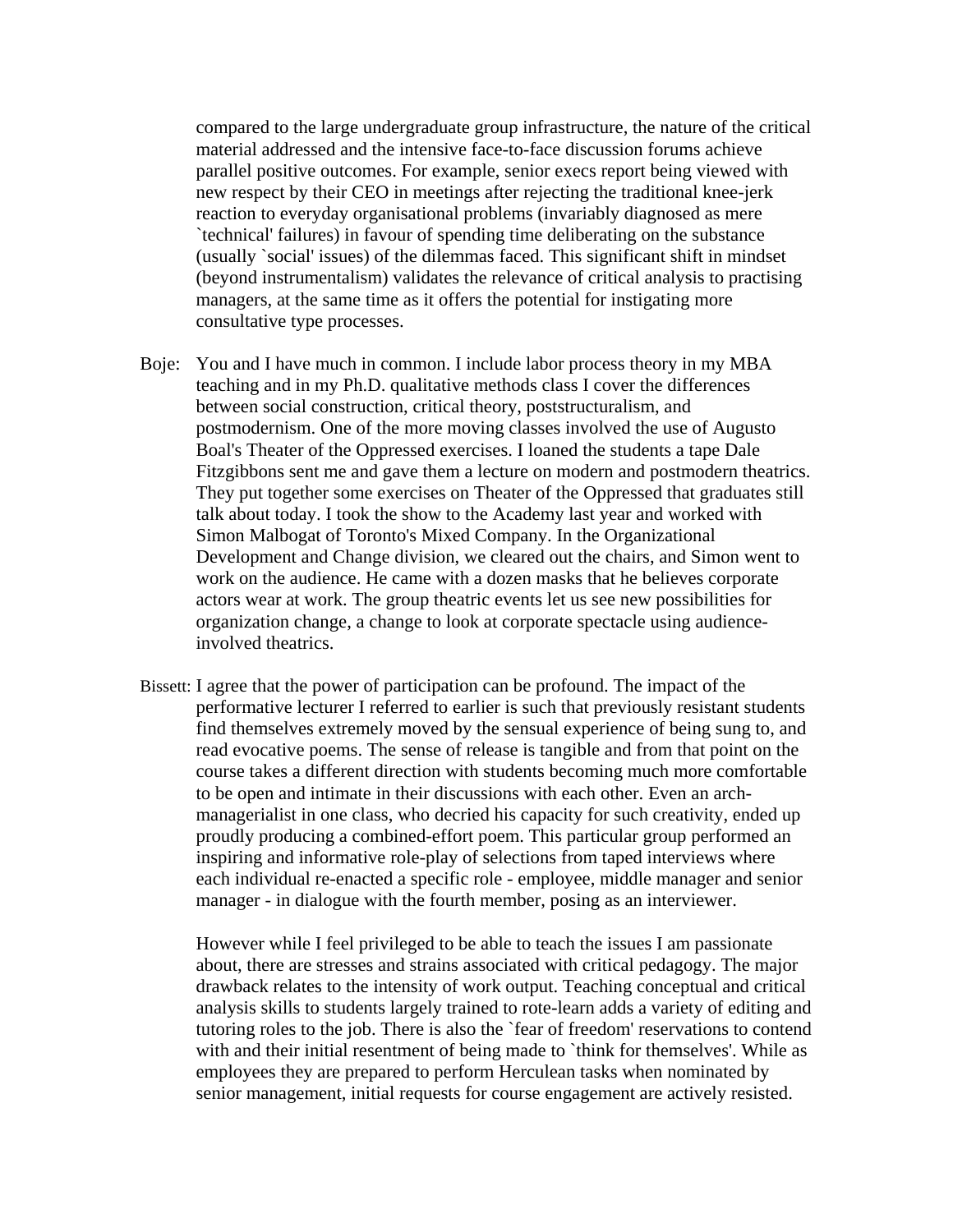The whole process thus requires considerable commitment to weather the considerable lows that precede the eventual highs that somehow always seem to come.

My overall impression however is that the arts and humanities, in conjunction with the social sciences (as demonstrated in `cultural studies') have a great deal to contribute to management praxis, particularly in terms of recovering the corporeal dimensions of organisation life. Relatedly, reflection on the current crisis of management knowledge, derived from an inability to substantively address the dynamic factors of post-industrialism, suggests a postmodern approach to management education could play a considerable role in the future.

Boje: I also think the humanities have much to contribute, as well as the social sciences. I just do not want to surrender all of science and even social science. I hold out the possibility for a critical postmodern science. Best and Kellner (1997) describe postmodern science work. But, when I write about it to the Organization Science crowd, they say "postmodern is only about literary criticism, it is not true science." To this I say, "TAMARA, journal of critical postmodern organization science."

### **[Author(s) Affiliation]**

Ngaire Bissett is a New Zealander, lecturing in the School of Management, RMIT (Melbourne's University of Technology), Australia. Ngaire's current research endeavours include an empirical study of organisational culture that critically interrogates the post Fordist empowerment thesis and a joint empirical/theoretical study of `productive diversity', committed to developing a mutually empowering diversity training framework. Ngaire is also involved in the international Nike project , particularly in relation to the action research/ethnographic components. Ngaire's general academic concerns, as a public intellectual, are with general issues of power and inequality and ecology, Hence in her theoretical work she is developing an expansive `corporate citizenship' model that reframesthe workplace as an ecospace, from the perspective of critical postmodern theory.

David Boje edits TAMARA, and is is a professor of management in the Management Department at New Mexico State University. He is division-chair elect of the Research Methods Division of the Academy of Management and a Board member of International Academy of Business Disciplines. He serves on the editorial board of Academy of Management Review, Management Digest, Organization, Journal of Management Inquiry, M@n@gement, Organization Studies, EJ-Radical Organization Theory, & Emergence: A Journal of Complexity Issues in Organizations and Management, and the Management Communication Quarterly. Recent books include Managing in the Postmodern World: America's Revolution Against Exploitation (1993, 2000) with Bob Dennehy; Postmodern Management and Organizational Theory (1996), with Robert Gephart & Tojo Thatchenkery, and Narrative Research Methods for Communication Studies (Sage, 2001). David is currently circulating a research proposal to study the